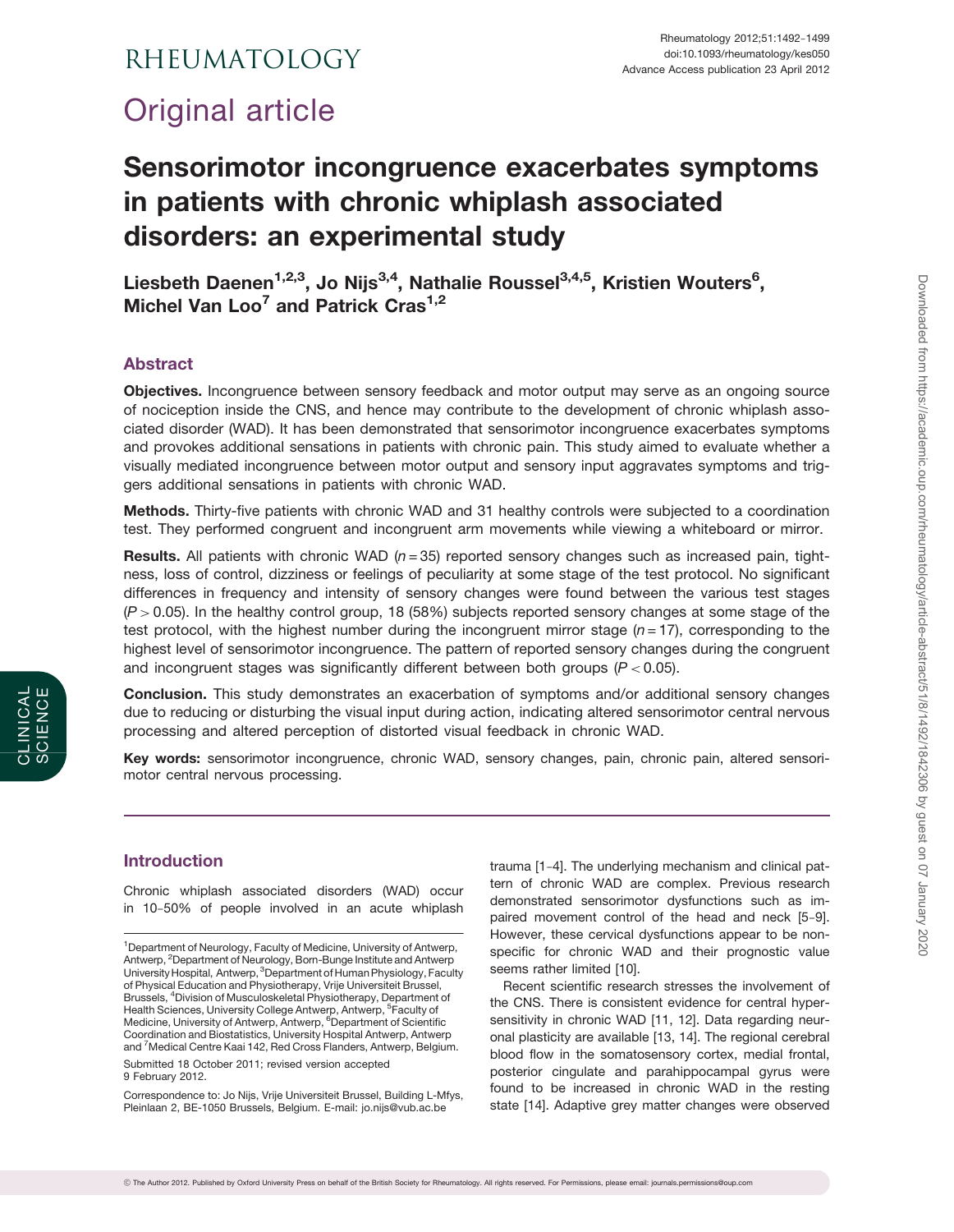in the anterior cingulate and dorsolateral prefrontal cortex, thalamus and cerebellum in a group of WAD patients with chronic post-traumatic headache [\[13\]](#page-6-0). The net result may be fusion and/or overlapping of the receptive fields, which in turn may disrupt the body schema.

Cortical reorganization and disruption of the body schema, as seen in patients with chronic pain such as phantom limb pain, chronic back pain (cLBP) and those with complex regional pain syndrome (CRPS) [\[15](#page-6-0)-[17](#page-6-0)], have been associated with sensorimotor incongruence and the development of pain [\[18\]](#page-6-0). In the same way as a conflict between visual and vestibular input results in motion sickness, incongruence between sensory feedback and motor output may lead to the experience of sensations [[18](#page-6-0)].

McCabe and colleagues investigated this cortical pain model. They demonstrated that sensorimotor incongruence, mediated by incongruent visual input, triggers sensations in healthy people and aggravates pain in patients with FM [\[19, 20](#page-6-0)]. Likewise, we recently found that an experimentally induced sensorimotor conflict provokes sensations in asymptomatic, healthy violinists, whereas it exacerbates symptoms in violinists with unexplained musculoskeletal disorders [[21](#page-6-0)]. Others have demonstrated that a conflict provoked by manipulating the proprioceptive input induced feelings of peculiarity, swelling and foreignness, but not pain, in healthy people [[22](#page-6-0)]. The sensations may be warning signals, produced by the CNS, alerting the subject to incongruence between sensory feedback and motor output [\[23\]](#page-6-0).

Given the impaired sensorimotor control and the indication for cortical plasticity in chronic WAD, incongruence between motor output and sensory feedback is likely to occur. No studies addressing the role of sensorimotor incongruence in chronic WAD are currently available.

The aim of this study is to evaluate whether a visually mediated incongruence between sensory input and motor output increases symptoms and triggers additional sensations in patients with chronic WAD. We hypothesize that patients with chronic WAD are more susceptible to visually mediated changes between sensory feedback and motor output than controls.

## **Methods**

#### **Subjects**

Participants were recruited through an advertisement on the World Wide Web and from the medical database of the local Red Cross medical care unit. The inclusion criteria were experiencing chronic symptoms resulting from a whiplash trauma and fulfilling diagnostic criteria of WAD I-III as defined by the Quebec Task Force classification [[3](#page-6-0)]. Chronicity was defined as complaints persisting for at least 3 months. Subjects were excluded if they were classified as WAD IV [\[3](#page-6-0)].

Healthy control subjects were recruited from the university college staff, and family members and acquaintances of the researchers. Controls were not allowed to participate if they ever had experienced a whiplash trauma,

suffered from (persistent) pain or neck-shoulder-arm symptoms, or sought medical help for neck-shoulder-arm symptoms in the past 6 months.

Subjects were asked to discontinue analgesic and anti-inflammatory drugs 48 h before testing. This duration was chosen based on ethical considerations and the fact that analgesic effects are mostly limited in time [[24](#page-7-0)]. Subjects were instructed to avoid physical exertion and refrain from consuming nicotine, alcohol and caffeine 24 h before testing. Subjects were excluded if they were pregnant or if they suffered from any cardiovascular or neurological disease.

The sample size was calculated based on the findings of previous research. It has been demonstrated that 89% of the patients with chronic pain and 58% of the healthy subjects reported sensations when performing a task simulating sensorimotor incongruence [[19, 20, 22](#page-6-0)]. Considering these results, proportions of 0.89 and 0.58 were used. An a priori power analysis determined that at least 30 subjects per group were required, with a power of 0.80 and  $\alpha \leqslant 0.05$ . The control and chronic WAD groups were age and gender matched.

#### Procedure

Before study participation, subjects carefully read an information leaflet. In the leaflet, the participants were informed that the experiment consists of a coordination task involving both arms. No further explanation concerning the task was given and no association with pain and other sensations was made. Written informed consent was obtained from all participants before testing in accordance with the Declaration of Helsinki. The study was approved by the Human Research Ethics Committee of the Antwerp University Hospital. A standardized questionnaire was used to collect personal characteristics, and accident- and health-related information. The WAD group filled in the Neck Disability Index (NDI). Next, they were subjected to a sensorimotor incongruence coordination task.

#### **Measurements**

#### Self-reported questionnaire

The NDI was used to evaluate participants' neck pain and disability (score out of 100). The NDI was found to be reliable and valid [[25](#page-7-0)-[28\]](#page-7-0).

#### Bimanual coordination test

The assessment apparatus and procedure employed in the current study have been described in detail by McCabe et al. [[19](#page-6-0), [20](#page-6-0)] and were used in our experimental study in professional violinists [[21](#page-6-0)]. The method is briefly explained here. For details, the reader is referred to the previous studies [\[19](#page-6-0)-[21\]](#page-6-0). The assessment apparatus, consisting of a mirror (intervention side) and a whiteboard (control side), was positioned on the subject's anterior midline (Fig. 1). The subjects were asked to flex/extend both arms in a congruent/incongruent manner while viewing the whiteboard/mirror and attending to a reference point (a horizontal line at the level of the subject's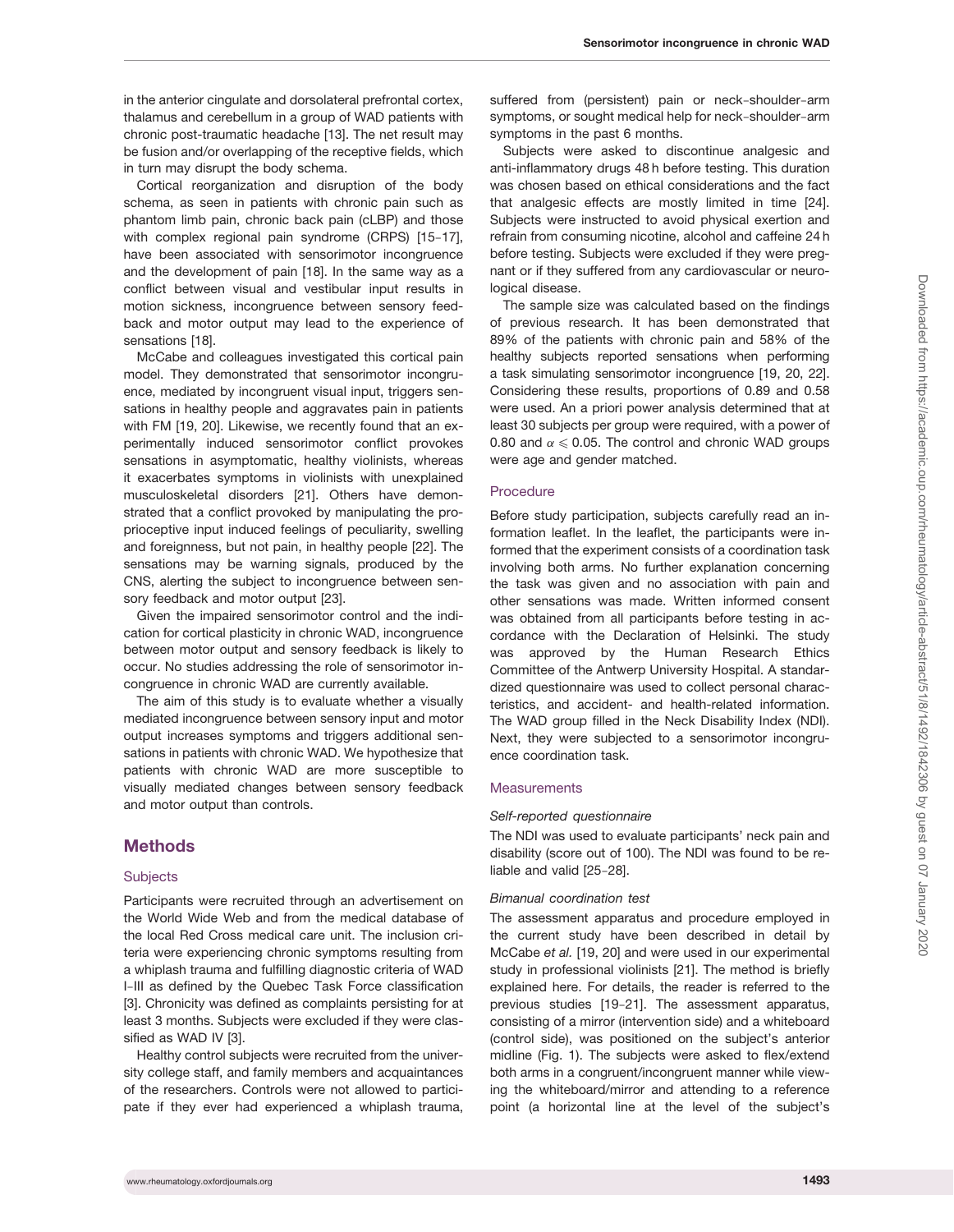#### FIG. 1 Bimanual coordination test.



The performance of congruent (A and C) and incongruent (B and D) movements viewing the whiteboard (A and B) and mirror (C and D).

umbilicus) (Fig. 1). At the end of each stage, two openended questions were asked: 'How did it feel?', 'Were you aware of any changes in either limb?'. To prevent introducing bias, no further explanation was given and no suggestions towards sensations were made. In the case of reported sensations, the intensity was rated on a numerical rating scale from 0 to 10 [[29](#page-7-0)]. If sensations were reported, a rest period was included until the symptoms had disappeared or returned to their baseline status.

Experiencing pain at the time of testing is likely to introduce bias into the study. Therefore control conditions (i.e. flex/extend both arms in a congruent/incongruent manner without viewing the whiteboard/mirror) were included and patients were compared with controls. All the limb assessments were executed consecutively and in random order. The abbreviations for the test and control stages (CW: congruent whiteboard; IW: incongruent whiteboard; CM: congruent mirror; IM: incongruent mirror; CC: congruent control; IC: incongruent control) will be further used in this article.

#### Statistical analysis

Statistical analyses were conducted using SPSS 18.0 for Windows (SPSS Inc., Chicago, IL, USA). Normality of the variables was tested with the Kolmogorov-Smirnov test. Comparability of the groups for gender distribution, education level and age was verified with Pearson's  $\chi^2$ -test and independent-sample t-test. A McNemar test (binomial distribution) was used to compare the frequencies of the experienced sensations within the congruent (i.e. CW and CM) and incongruent test stages (i.e. IW and IM) and between the test and control stages in either group. A paired samples t-test and a Wilcoxon signed rank test were used to compare the intensities of sensations across the various stages in the WAD and control

group, respectively. Two repeated-measures analyses of variance (ANOVAs) were conducted to evaluate the pattern of sensations across the control, whiteboard and mirror condition within each group and between both groups while performing congruent and incongruent movements, respectively. Each model had one betweensubjects factor group (chronic WAD, controls) and one within-subjects factor stage (control, whiteboard, mirror). If no sensations were reported during an individual stage, the frequency and intensity score was counted as 0 and that score was recorded for statistical analysis. The significance level was set at 0.05.

### **Results**

#### Group characteristics

Thirty-five patients with chronic WAD (26 women and 9 men) and 31 controls (24 women and 7 men) volunteered for the study. The mean (S.D.) age was 43.8 (9.58) and 43.19 (16.11) years for the WAD and control groups, respectively. Both groups were comparable for age, gender distribution and education level  $(P > 0.05)$ . The mean (S.D.) score of the NDI was 44.36 (12.64) in the chronic WAD group. One subject reported mild pain and disability (NDI scores between 10 and 28), and 34 subjects were classified as having moderate/severe pain and disability (NDI score > 30).

## Reported sensory changes in response to the various stages

## Patients with chronic WAD

During the performance of the test protocol, all patients  $(n=35)$  reported sensations at some stage in addition to or increased compared with those experienced at baseline. The frequencies of reported sensations across the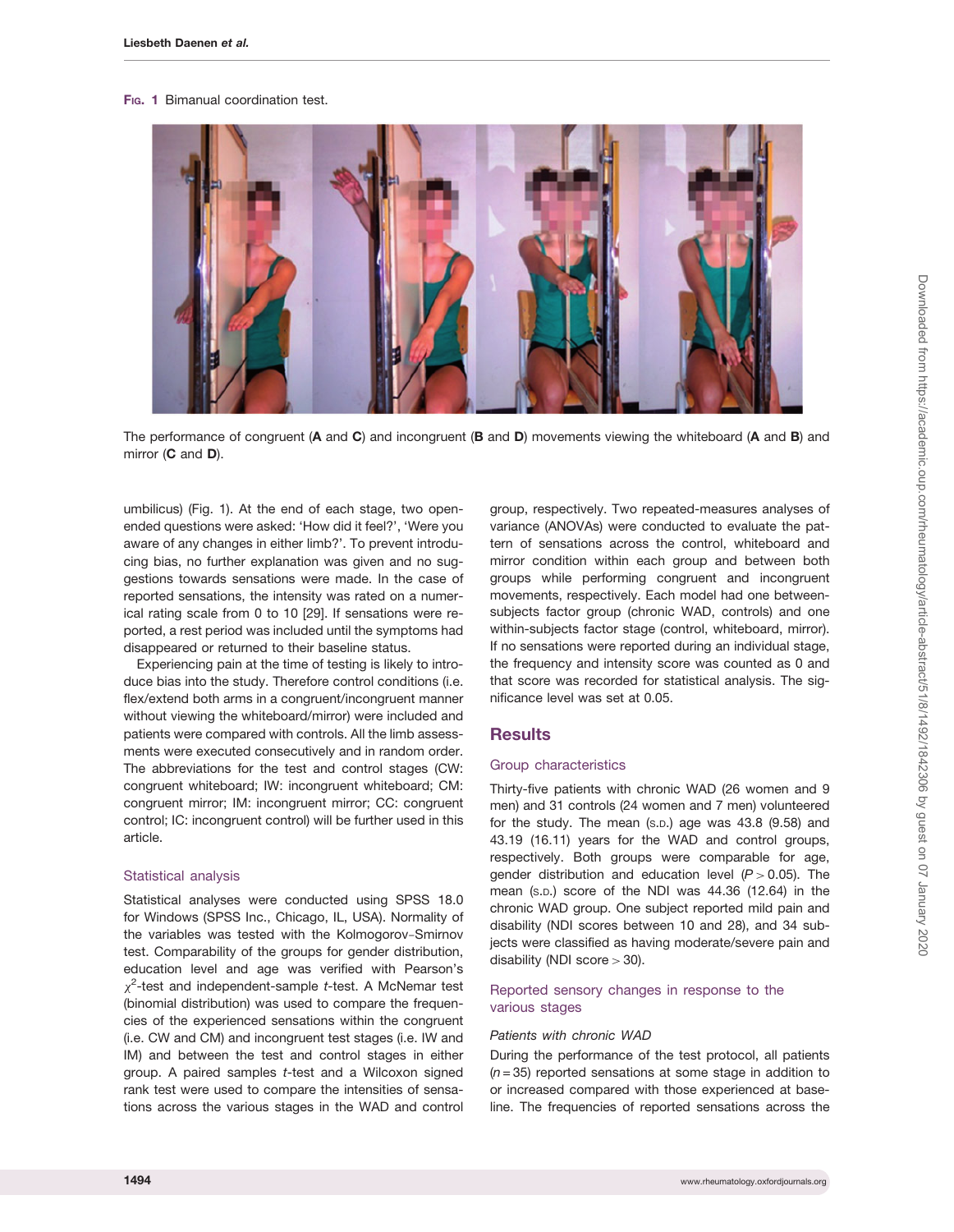TABLE 1 Frequency of reported sensory changes per stage of the coordination test in patients with chronic WAD  $(n = 35)$  and healthy controls  $(n = 31)$ 

| <b>Group</b>    | <b>CW.</b> % | <b>CM.</b> % | P      | IW. $%$ | IM. %   | D     | CC. %  | IC. %  |
|-----------------|--------------|--------------|--------|---------|---------|-------|--------|--------|
| cWAD            | 33 (94)      | 33 (94)      | 000. ا | 34 (94) | 33 (94) | 1.000 | 27(77) | 27(77) |
| <b>HControl</b> | 4(13)        | 4(13)        | .000   | 6(19)   | 17 (55) | 0.003 | 0(0)   | 0(0)   |

Significant at P < 0.05. cWAD: chronic whiplash associated disorders; HControl: healthy controls.

TABLE 2 Mean and median intensities of reported sensory changes per stage of the coordination test in patients with chronic WAD ( $n = 35$ ) and healthy controls ( $n = 31$ )

| Group                            | <b>CW</b>  | <b>CM</b>  | P     | <b>IW</b>  | <b>IM</b>  | P     | cc         | IC         |
|----------------------------------|------------|------------|-------|------------|------------|-------|------------|------------|
| cWAD<br>Mean $(s.p.)$            | 4.69(2.22) | 4.86(2.13) | 0.447 | 4.71(2.24) | 5.11(2.19) | 0.210 | 2.71(1.89) | 2.71(2.11) |
| Median (IQR)                     | 5(3)       | 5(3)       |       | 5(3)       | 5(3)       |       | 3(3)       | 3(3)       |
| <b>HControl</b><br>Mean $(s.p.)$ | 0.35(1.17) | 0.19(0.54) | 0.581 | 0.58(1.36) | 1.61(1.90) | 0.002 | 0(0)       | 0(0)       |
| Median (IQR)                     | 0(0)       | 0(0)       |       | 0(0)       | 1 (3)      |       | 0(0)       | 0(0)       |

Significant at level  $P < 0.05$ . cWAD: chronic whiplash associated disorders; HControl: healthy controls; IQR: interquartile range.

various test stages are presented in Table 1. No significant differences in frequencies were found between the various test stages in the WAD group, neither between the congruent nor between the incongruent test stages ( $P > 0.05$ ; Table 1).

The reported sensations were described as pain (60%), tightness (37%), loss of control (34%), dizziness (31%), feelings of peculiarity (29%), discomfort (20%), weight changes (20%), tiredness (17%) tingling (11%), temperature changes (9%) and perceived loss/additional arm (9%).

In cases of reported sensations, the mean intensities are presented in Table 2. No significant differences in intensities of reported sensations were found between the various test stages ( $P > 0.05$ ; Table 2). The sensations disappeared/returned to baseline level when visual input was restored.

During the control stages, 27 (77%) patients reported pain, discomfort and/or tightness (Table 1). The mean intensities of reported sensations are presented in the right columns of Table 2.

Significantly more sensations were reported during the CW, IW and IM stages compared with the control stages  $(P < 0.05$ ; data not shown). No significant difference in frequency was observed between the CC and CM stages  $(P = 0.070$ ; data not shown). The mean intensities of reported sensations were significantly different between the control and test stages ( $P < 0.05$ ; data not shown).

#### Healthy controls

In the control group, 18 (58%) subjects reported sensations at some stage of the test protocol, with the highest number  $(n=17)$  during the IM stage (i.e. the stage with the highest level of sensorimotor incongruence;  $P = 0.003$ ; Table 1). The frequencies of reported sensations across the test stages are shown in the lower row of Table 1. No significant difference in frequency was observed between the congruent test stages ( $P > 0.05$ ; Table 1). Mostly, the sensations were reported in the hidden arm and disappeared when visual input was restored.

The controls reported sensations such as loss of control (32%), feelings of peculiarity (29%), weight changes (10%), discomfort (6%) and perceived loss/additional arm (3%). In cases of discomfort, uncomfortable and laborious feelings were reported by the controls. None of them reported pain.

The intensities of the reported sensations are presented in the lower rows of Table 2. The intensity was significantly higher during the IM stage compared with the IW stage  $(P = 0.002$ ; Table 2). No significant difference in intensity was found between the congruent test stages ( $P = 0.581$ ; Table 2).

None of the controls reported sensations during the control stages. Significantly more sensations were reported during the IM and IW stages compared with the IC stage  $(P < 0.05$ ; data not shown). No significant differences in frequencies were found between the congruent control and test stages  $(P > 0.05$ ; data not shown). The intensity of reported sensations was significantly higher during the IM stage compared with the IC stage  $(P < 0.05$ ; data not shown). No significant differences in intensities were observed between the control and the other test stages ( $P > 0.05$ ; data not shown).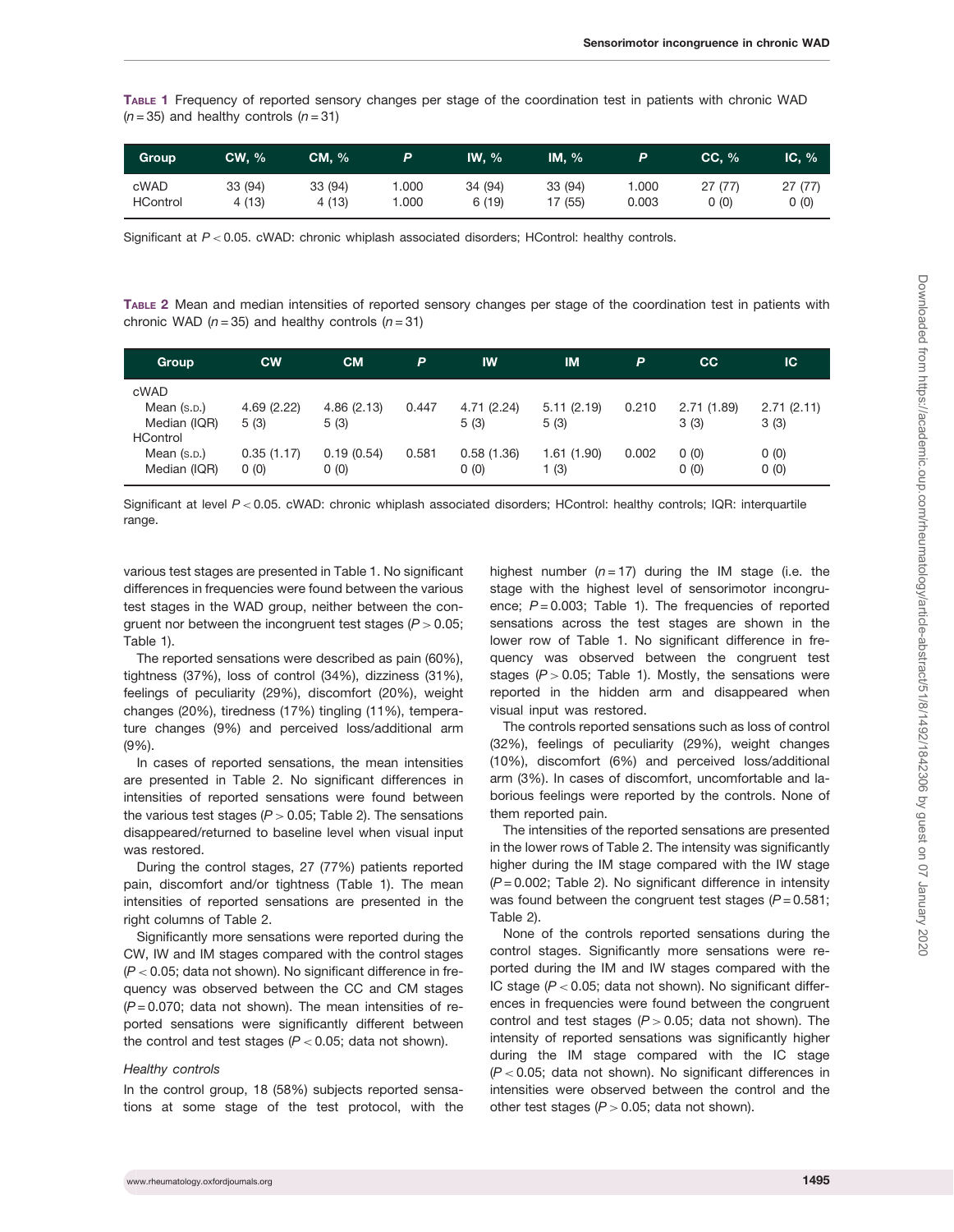Pattern of sensations in patients with chronic WAD and controls

## Congruent stages

Fig. 2 shows the pattern in intensity of sensations across the CC, CW and CM stages in both groups. The results reveal a significant stage effect  $(F = 38.592, df = 2,$  $P < 0.001$ ) and group effect  $(F = 121.993, df = 1,$  $P$  < 0.001), and a significant stage  $\times$  group interaction  $(F = 23.161, df = 2, P < 0.001).$ 

#### Incongruent stages

Fig. 3 presents the pattern in intensity of sensations across the IC, IW and IM stages in both groups. The results indicate a significant stage effect  $(F = 50.336, df = 2,$  $P < 0.001$ ) and group effect ( $F = 78.611$ , df = 1,  $P < 0.001$ ), and a significant stage  $\times$  group interaction (F=6.154,  $df = 2$ ,  $P = 0.003$ ).

## **Discussion**

This study demonstrates for the first time the role of visually mediated changes between motor output and sensory feedback in chronic WAD. The findings revealed an exacerbation of symptoms and/or additional sensations due to reducing/disturbing the visual input during action in patients with chronic WAD.

### Reported sensory changes in response to various stages

The brain predicts the motor output. Through input from the eyes, skin, joints and muscles, the CNS is continuously informed about the actual movements. Simultaneously, predicted and actual motor plans are compared. This is important for updating the current body schema and smooth execution of complex motor tasks. The prefrontal and parietal cortices are crucial areas involved in the integration and monitoring of complex motor actions [[30](#page-7-0)-[32\]](#page-7-0).

In cases of incongruence between sensory feedback and motor output, the CNS produces sensations alerting the person to the conflicting information being processed [[18, 19](#page-6-0)]. The results of this study confirmed this notion: 55% of the controls reported sensations when sensorimotor conflict was provoked by manipulating the visual input (i.e. during the IM stage). Due to reflection of the visualized arm in the mirror, the visual input was manipulated and conflicts with the proprioceptive feedback of the hidden arm. This is in concordance with the findings of McCabe et al. [[19\]](#page-6-0) in healthy subjects. They indicated that some healthy people are more susceptible to such conflict and therefore experienced more sensations than other non-susceptible subjects.

None of the controls reported pain during performance of the coordination test, which confirms the results of previous reports. Moseley et al. [[22](#page-6-0)] found symptoms of peculiarity, foreignness and swelling, but not pain, in controls due to manipulating the proprioceptive, instead of the visual, input. However, different kinds of incongruence were induced. Moseley's work used a method generating

F<sub>IG</sub>. 2 Evolution of sensory changes during performance of the coordination test in a congruent manner in patients with chronic WAD ( $n = 35$ ) and healthy controls ( $n = 31$ ).



Fig. 3 Evolution of sensory changes during performance of the coordination test in an incongruent manner in patients with chronic WAD ( $n = 35$ ) and healthy controls  $(n = 31)$ .



illusory motion of a body part, while in our study actions were maintained in the face of visually mediated incongruence. Static body schema perception involves mostly tactile and deep somatosensory signals, whereas movement-related signals derive from proprioceptive receptors in muscles and joints.

In contrast, sensations of pain (e.g. pins and needles, moderate aching and/or definite pain) were observed in one study [\[19\]](#page-6-0). Harris's proposition that pain results from cortical changes in the sensorimotor cortex and sensorimotor incongruence [\[18\]](#page-6-0) still needs to be corroborated. Prospective cohort studies are required to investigate the cause-effect relationship between pain and cortical plasticity. The warning signals may be experienced as pain when the sensorimotor incongruence persists to the extent that the individual (pain) threshold is reached.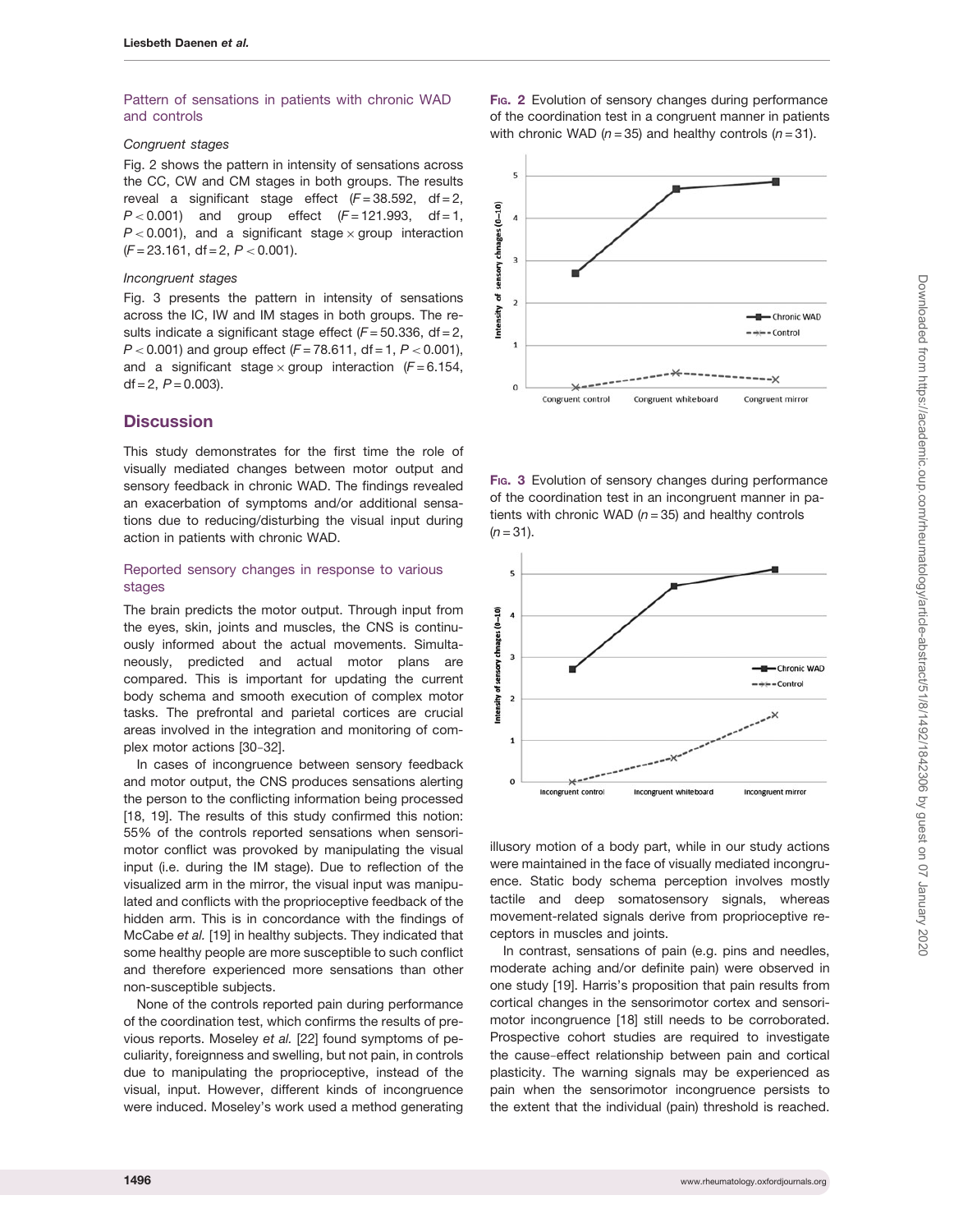This may explain why the controls in this study reported only sensations, and not pain.

In the WAD group, reducing/disturbing the visual feedback (via hiding a moving arm) seems to be sufficient to exacerbate symptoms and/or elicit additional sensations. According to McCabe et al.'s findings in patients with FM [[20\]](#page-6-0), no significant differences in reported sensations were found between the different test stages. These results indicate altered sensorimotor central nervous processing and support the presumption of distorted body schema in chronic WAD.

Body schema has been described as the actual performance of the body in its environment, which involves an integration of proprioceptive, vestibular, somatosensory and visual input from the periphery that interrelate with motor system [\[33\]](#page-7-0). De Vignemont [\[34\]](#page-7-0) described the body schema as 'a cluster of sensorimotor representations that are action-oriented including bodily properties relevant for action programming, prediction and sensory feedback'. It has been proposed that there are at least two distinct types of body representation, the body schema and the body image [[33](#page-7-0), [35](#page-7-0)]. However, there is widespread confusion about these terms. Deficits of body schema and body image are often part of the same syndrome and hard to separate.

Disrupted body image has been demonstrated in chronic pain conditions such as CRPS and cLBP [[36](#page-7-0)-[38](#page-7-0)]. Moseley et al. [[39](#page-7-0)] found that distorted visual feedback of a moving limb can modify the body image and modulate pain in CRPS. In that study, magnifying the visual image of a moving limb led to a significant pain increase, whereas minimizing the view decreased pain. It has been hypothesized that magnifying the image of a limb introduces conflict between vision and proprioception, whereas minimizing the image decreases the ownership of a limb, leading to pain reduction in that limb [\[39\]](#page-7-0).

Since visual input influences the construction of the body schema, it has been assumed that disturbing the visual input can modulate the body schema and cause sensorimotor incongruence at the cortical level. The CNS produces warning signals if the extent of incongruence is large enough to reach the individual threshold. In cases of lowered threshold, likely to occur in the WAD group, the CNS will be alerted during the stages with lower visually mediated incongruence (i.e. CW, IW and CM stages) as well. Then, the body schema will be further modulated, leading to an exacerbation of pain and other symptoms, explaining the results in the WAD group. No further conclusions concerning the causal link between cortical reorganizations, distorted body schema and pain can be made. Caution is needed when interpreting and comparing these results with those observed in other chronic pain conditions. Further studies addressing cortical reorganization and disrupted body representation in chronic WAD are warranted.

The results indicate that patients with chronic WAD depend greatly on visual input of the neck and upper limbs to reassure the CNS about limb movements. Due

to the observed cervical motor dysfunction [\[5](#page-6-0)-[8\]](#page-6-0), patients with chronic WAD may rely heavily on visual input of the cervical region. Impaired shoulder proprioception and reduced acuity of goal-directed arm movements were found in patients with chronic WAD [\[40](#page-7-0), [41](#page-7-0)]. Indeed, impaired movement control and reduced performance accuracy, as documented in patients with chronic WAD, could be the result of body schema disruption producing incorrect reference information for motor planning.

This study confirmed the involvement of the CNS in chronic WAD. The coordination test included only arm movements; no neck movements were performed. Since the head and neck position were not standardized during the test protocol, minor head/neck movements might have occurred during the experiment. The observed exacerbation of symptoms and the experience of additional sensations due to moving the arms while viewing the mirror/whiteboard point towards central processes, instead of peripheral, as underlying mechanism of chronic WAD.

The interaction between disrupted body schema and chronic pain seems to be bi-directional [\[42](#page-7-0)]. On the other hand, a distorted body schema may be the result of central sensitization. The wide dynamic-range neurons in the dorsal horn of the spinal cord have a dual function. First, they activate in response to nociceptive and weak mechanical stimuli. Second, they inform the brain of information arising from receptors in skin, joints, muscles and viscera relevant to the construction of the body schema. Nociception modifies the functioning of the wide dynamic-range neurons. Subsequently, repeated or sustained noxious stimulation may result in prolonged activity of the dorsal horn neurons leading to central sensitization [\[43\]](#page-7-0). Central sensitization involves altered sensory processing and increased activity in brain areas such as the insula, various brain stem nuclei, the anterior cingulate, prefrontal and parietal cortex [\[44\]](#page-7-0). As a result, the receptive fields expand and overlap each other, leading to body schema distortion and consequently exacerbation of symptoms. Widespread hypersensitivity, indicative of central sensitization, was documented in chronic WAD [[45](#page-7-0)-[48\]](#page-7-0).

## Pattern of sensations in patients with chronic WAD and controls

The evolution in intensity of sensations was significantly different between both groups during the congruent as well as the incongruent stages. The WAD and control group differ in time course of sensations across the congruent stage, with a rising curve for the WAD and a flat curve for the control group. In the WAD group, the strongest increase was found between the CC and CW stages, with no significant increase observed between the CC and CW stages.

Across the incongruent stages, the rising curve in intensity of sensations was also found in the control group. However, the location of increase was different between both groups. In the control group, the strongest increase was observed between the IW and IM stages, whereas in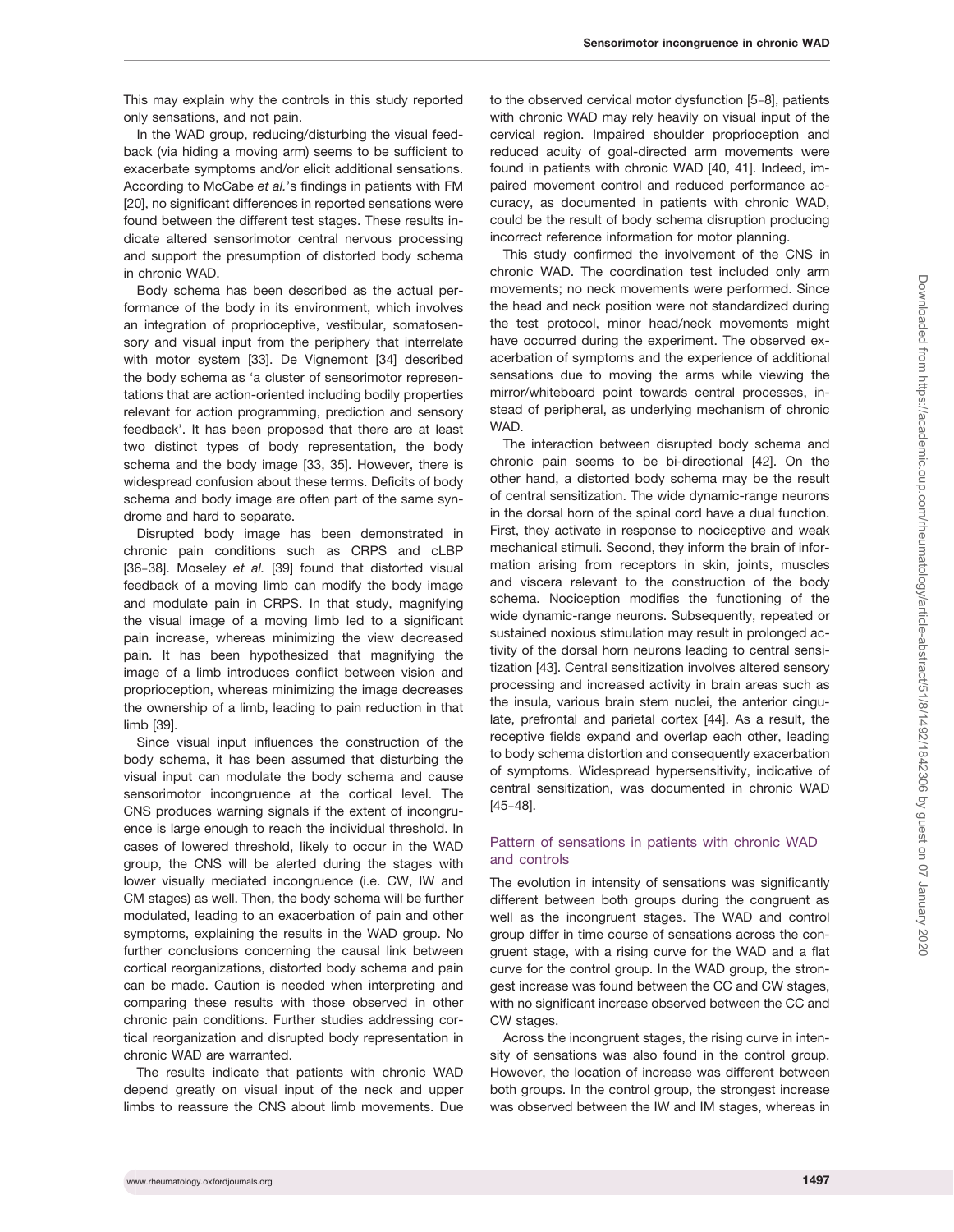<span id="page-6-0"></span>the WAD group the strongest increase was found between the IC and IW stages.

These results indicate vulnerability to sensorimotor conflict in healthy 'susceptible' subjects. In patients with chronic WAD, reducing/disturbing the visual input during action was sufficient to exacerbate symptoms, but no additional effect was observed during the IM stage. Further modulation of disrupted cortical body representation in patients with chronic WAD could explain these findings.

In conclusion, patients with chronic WAD present an exacerbation of symptoms and additional sensations in response to visually mediated changes during action. This study indicates an altered perception of distorted visual feedback and supports the involvement of the CNS in chronic WAD.

#### Rheumatology key messages

- . Visually mediated changes between sensory feedback and motor output exacerbate symptoms in chronic WAD.
- . Sensorimotor conflict can induce sensations in susceptible healthy subjects.
- . These results support involvement of the CNS and suggest distorted body schema in chronic WAD.

## Acknowledgements

The authors are grateful to Bonny Raadsen and Leonie Van Zweden for assisting during the data collection.

Funding: This study was financially supported by a grant (41/FA020000/3/3995) from the research council of the University of Antwerp, Belgium.

Disclosure statement. The authors have declared no conflicts of interest.

## **References**

- 1 Lovell M, Galasko C. Whiplash disorders—a review. Injury 2002;33:97-101.
- 2 Radanov B, Sturzenegger M. The effect of accident mechanism and initial findings on the long-term outcome of whiplash injury. J Musculoskelet Pain 1996;4:47-60.
- 3 Spitzer W, Skovron M, Salmi L et al. Scientific monograph of Quebec Task Force on whiplash associated disorders: redefining 'Whiplash' and its management. Spine 1995;20: 1-73.
- 4 Carroll LJ, Holm LW, Ferrari R, Ozegovic D, Cassidy JD. Recovery in whiplash-associated disorders: do you get what you expect? J Rheumatol 2009;36:869-71.
- 5 Woodhouse A, Vasseljen O. Altered motor control patterns in whiplash and chronic neck pain. BMC Musculoskel Dis 2008;9:90-9.
- 6 Descarreaux M, Mayrand N, Raymond J. Neuromuscular control of the head in an isometric force reproduction task:

comparison of whiplash subjects and healthy controls. Spine J 2007;7:647-53.

- 7 Sterling M, Jull G, Vicenzino B, Kenardy J, Darnell R. Development of motor system dysfunction following whiplash injury. Pain 2003;103:65-73.
- 8 Jull G, Kristjansson E, Dall'Alba P. Impairment in the cervical flexors: a comparison of whiplash and insidious onset neck pain patients. Man Ther 2004;9:89-94.
- 9 Kristjansson E, Hardardottir L, Asmundardottir M, Gudmundsson K. A new clinical test for cervicocephalic kinesthetic sensibility: 'the fly'. Arch Phys Med Rehabil 2004;85:490-5.
- 10 Sterling M, Jull G, Vicenzino B, Kenardy J. Sensory hypersensitivity occurs soon after whiplash injury and is associated with poor recovery. Pain 2003;104:509-17.
- 11 Sterling M, Jull G, Kenardy J. Physical and psychological factors maintain long-term predictive capacity post-whiplash injury. Pain 2006;122:102-8.
- 12 Herren-Gerber R, Weiss S, Arendt-Nielsen L et al. Modulation of central hypersensitivity by nociceptive input in chronic pain after whiplash injury. Pain Med 2004;5: 366-76.
- 13 Obermann M, Nebel K, Schumann C et al. Gray matter changes related to chronic posttraumatic headache. Neurology 2009;73:978-83.
- 14 Linnman C, Appel L, Soderlund A et al. Chronic whiplash symptoms are related to altered regional cerebral blood flow in the resting state. Eur J Pain 2009;13:65-70.
- 15 Flor H, Braun C, Elbert T, Birbaumer N. Extensive reorganization of primary somatosensory cortex in chronic back pain patients. Neurosci Lett 1997;224:5-8.
- 16 Maihofner C, Handwerker HO, Neundorfer B, Birklein F. Patterns of cortical reorganization in complex regional pain syndrome. Neurology 2003;61:1707-15.
- 17 Flor H, Nikolajsen L, Staehelin Jensen T. Phantom limb pain: a case of maladaptive CNS plasticity? Nat Rev Neurosci 2006;7:873-81.
- 18 Harris AJ. Cortical origin of pathological pain. Lancet 1999;354:1464-6.
- 19 McCabe CS, Haigh RC, Halligan PW, Blake DR. Simulating sensory-motor incongruence in healthy volunteers: implications for a cortical model of pain. Rheumatology 2005;44:509-16.
- 20 McCabe CS, Cohen H, Blake DR. Somaesthetic disturbances in fibromyalgia are exaggerated by sensory motor conflict: implications for chronicity of the disease? Rheumatology 2007;46:1587-92.
- 21 Daenen L, Roussel N, Cras P, Nijs J. Sensorimotor incongruence triggers sensory disturbances in professional violinists: an experimental study. Rheumatology 2010;49: 1281-9.
- 22 Moseley GL, McCormick K, Hudson M, Zalucki N. Disrupted cortical proprioceptive representation evokes symptoms of peculiarity, foreignness and swelling, but not pain. Rheumatology 2006;45:196-200.
- 23 McCabe CS, Blake DR. Evidence for a mismatch between the brain's movement control system and sensory system as an explanation for some pain-related disorders. Curr Pain Headache Rep 2007;11:104-8.